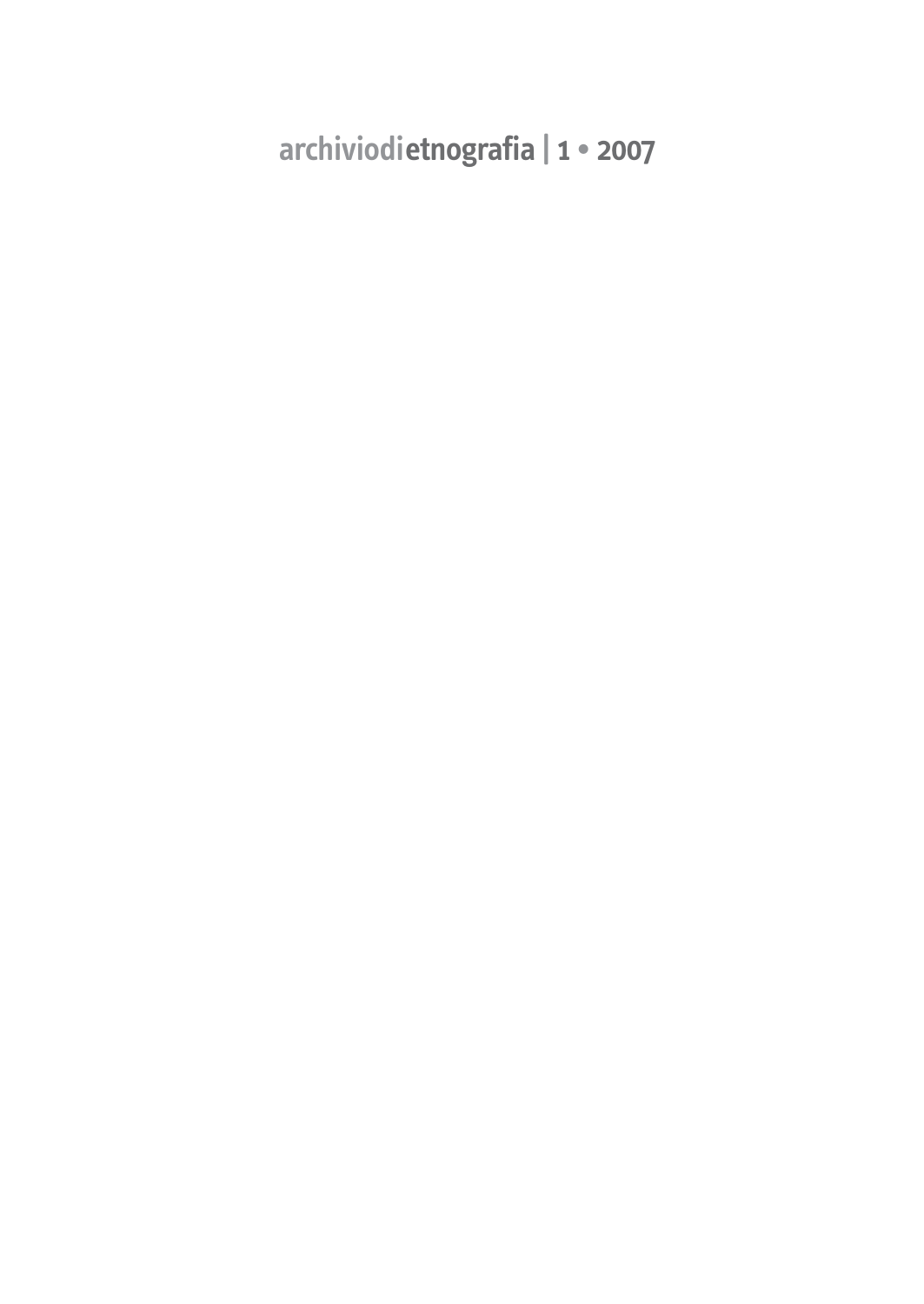# **Indice**

|               | <b>ETNOGRAFIE</b>                                                                                                                                                                                                                                      |     |
|---------------|--------------------------------------------------------------------------------------------------------------------------------------------------------------------------------------------------------------------------------------------------------|-----|
|               | Caterina Porcelli, Stefania Pontrandolfo<br>Per una storia dei rom dell'Italia meridionale: i rom della Puglia                                                                                                                                         | 9   |
|               | Domenico Copertino<br>Processi di patrimonializzazione delle antichità:<br>la valorizzazione della Città Antica di Damasco                                                                                                                             | 21  |
|               | REPERTORI                                                                                                                                                                                                                                              |     |
|               | Donato Martucci<br>"A je burrë?". Elementi di una rappresentazione                                                                                                                                                                                     | 47  |
|               | <b>SEQUENZE</b>                                                                                                                                                                                                                                        |     |
|               | Rossella Piccinno<br>Mauritania. Scritture nel deserto                                                                                                                                                                                                 | 63  |
| <b>STORIE</b> |                                                                                                                                                                                                                                                        |     |
|               | Alessandra Guigoni<br>L'introduzione del Solanum tuberosum in Sardegna. Due documenti editi<br>dalla Reale società agraria ed economica di Cagliari: la Instruzione di Giuseppe Cossu<br>e la Memoria Coltivazione delle patate e loro usi particolari | 77  |
|               | RETROSPETTIVE                                                                                                                                                                                                                                          |     |
|               | Ernesto de Martino<br>Realismo e folklore nel cinema italiano                                                                                                                                                                                          | 111 |
|               | TACCUINO                                                                                                                                                                                                                                               |     |
|               | Guglielmo Zappatore<br>Tra i sufi ad Amman. Pagine di diario                                                                                                                                                                                           | 117 |
|               | LETTURE                                                                                                                                                                                                                                                |     |
|               | Valerio Bernardi<br>De Martino, il pensiero filosofico e la storia culturale italiana.<br>Su alcuni studi demartiniani degli ultimi anni                                                                                                               | 131 |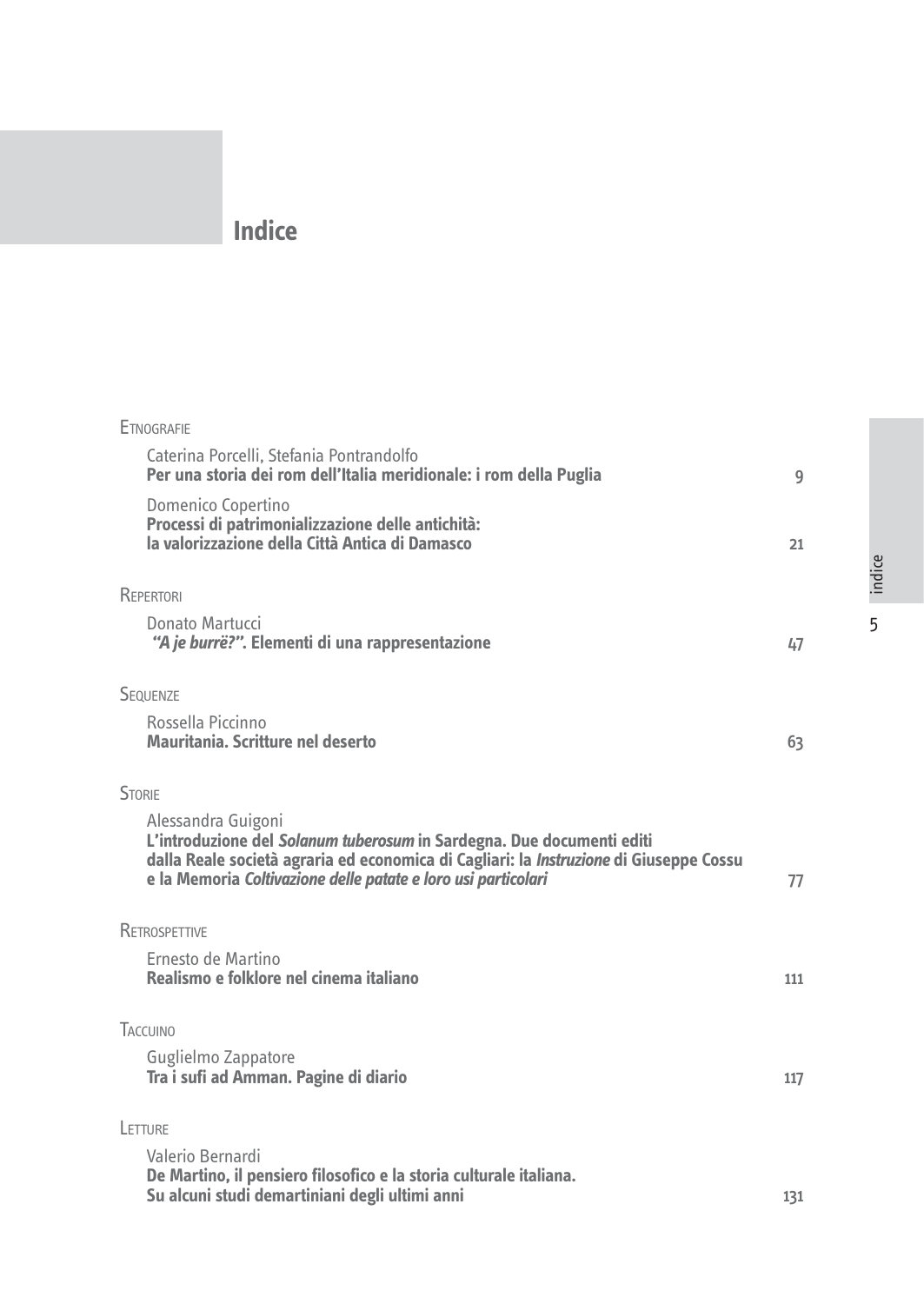#### ■ *Indice*

| LIBRI, CD E VIDEO / SCHEDE                    | 141 |
|-----------------------------------------------|-----|
| <b>ABSTRACTS</b><br>edited by Dorothy L. Zinn | 151 |
| <b>GLI AUTORI</b>                             | 153 |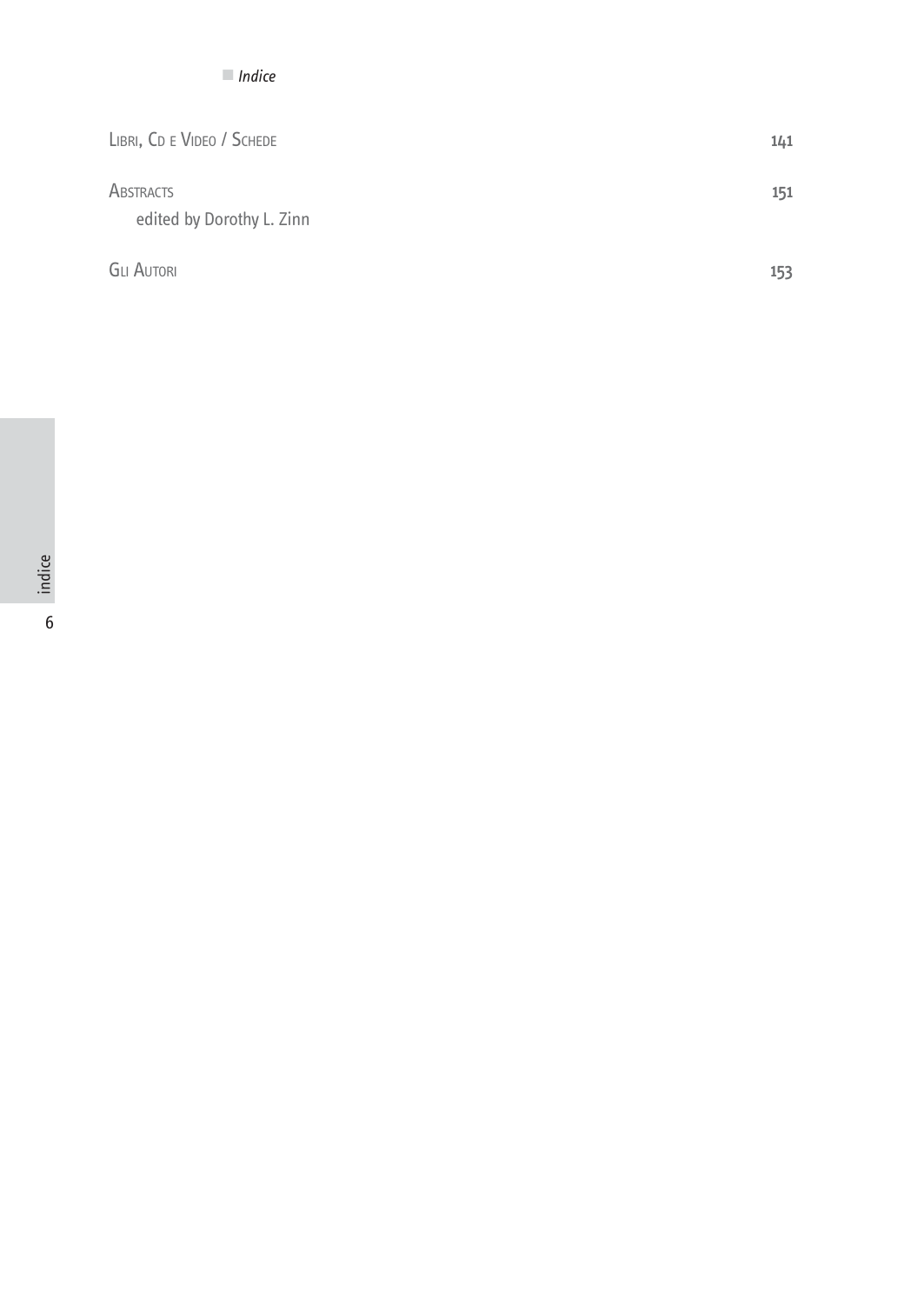151

# **Abstracts**

edited by Dorothy L. Zinn

## Caterina Porcelli, Stefania Pontrandolfo *Towards a History of the Roma of Southern Italy: The Roma of Apulia*

This essay offers a preliminary introduction to the history of the Roma of Southern Italy through a comparative analysis of two case studies regarding the communities of Carbonara (Bari province) and Laterza (Taranto province). The different historical events affecting the two communities from the period of sedentarization to the present day are reconstructed through the analysis of data from parish archives. These data permit an illustration of the modes of settlement of the two communities as well as the marital alliance strategies produced over time. More specifically, it is precisely the comparison between the marital strategies of the Roma of Carbonara and Laterza and those of the Roma of Cosenza that leads the Authors to raise significant questions regarding the current identity of Roma groups in Southern Italy: from the results of these initial investigations, they appear to hover between invisibility and disappearance.

### Domenico Copertino *Processes of Making Heritage Out of Antiquity: The Valorization of the Old City of Damascus*

In this article the Author discusses practices that make heritage out of the historical architecture of Damascus, as experienced by private actors, local authorities and transnational institutions like UNESCO. The analysis reveals how, by creating a "valuable" urban space that is imaginary and desirable, the valorization of heritage produces architectual objects that circulate as commodities in the market of cultural attractions. The investment of capital in the form of imagination, knowledge, relations and money in part takes the Old City away from its present-day inhabitants, transforming it into a site of tradition, the past, and consumption. While the exchange value of this space increases, attracting investors to the market for the redevelopment of "Arab houses", the conditions are present for an exodus from this locale by those groups that are excluded from the valorization process.

> Donato Martucci *A je burrë? Elements of a Representation*

Like all forms of customary law, *Kanun* offers a connection between personal and collective identity. It represents a system of interpretation and values, and by adher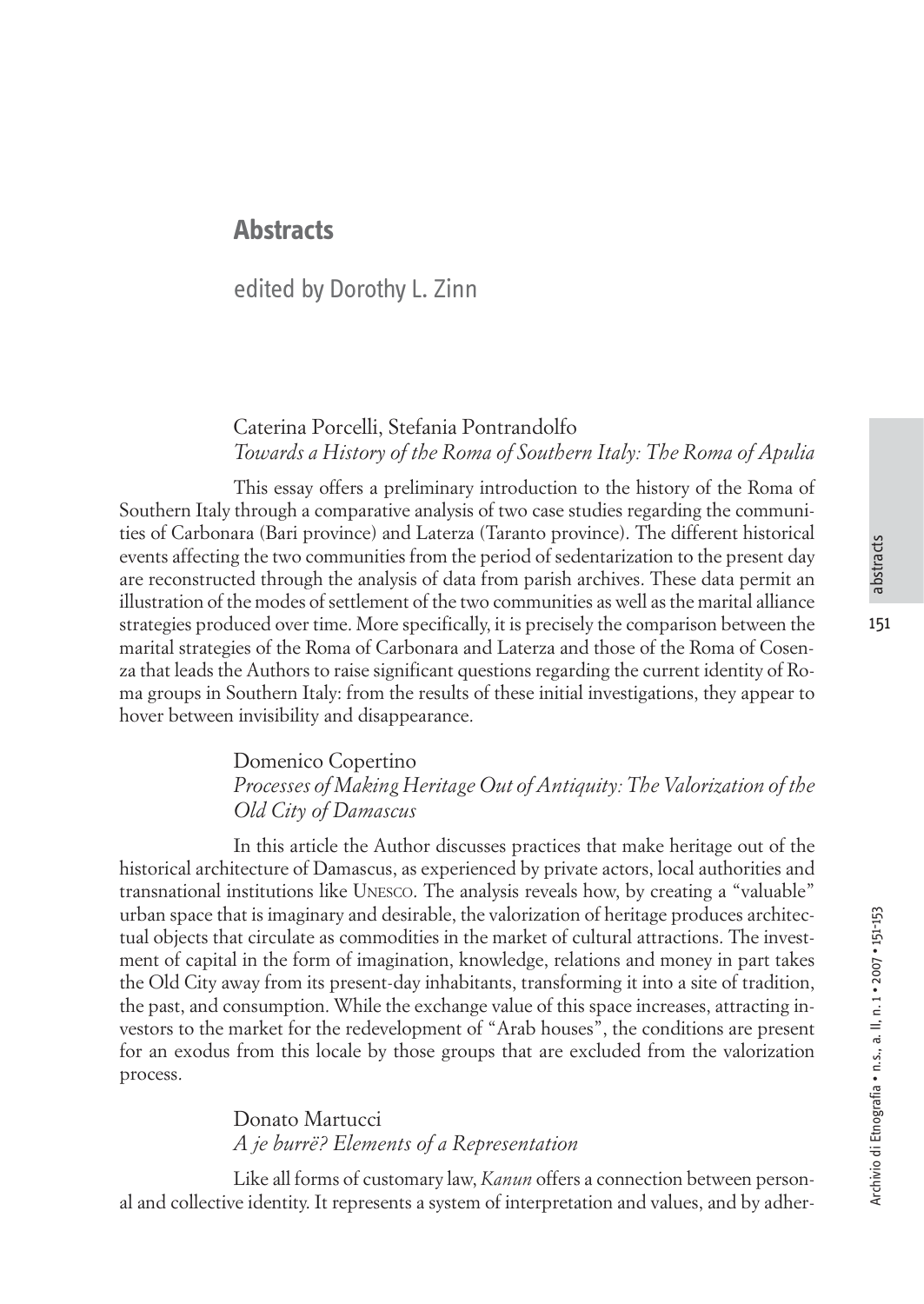ing to it an individual is integrated into his society and constructs his identity as one of its members. By examining *Kanun* sentences, the Author analyzes the *symbolic universe* in which the peoples who observe these customary law form their personal and collective identities. In particular, the concepts of *blood* and *honor* emerge as the foundational elements of such identity representations.

#### Rossella Piccinno *Mauritania: Library Cities in the Desert*

Mauritania was, for many centuries, a center for cultural diffusion in which the acquisition and propagation of knowledge constituted an activity of fundamental importance. The historical vestiges of ancient cities such as Chinguetti, Ouadane, Tichit and Oualata are one of the visible expressions of this enormous cultural wealth. Situated in the heart of the western portion of the Sahara, these very ancient oases arose to serve the caravan routes connected with the great trans-Saharan commerce; they quickly became centers for religious instruction, where mosques and Koranic schools flourished whose undisputed fame reached distant Arabia. Presently, the wane in ancient commercial traffic and an unprecedented drought have caused the decline and progressive abandonment of these capitals in the Sahara. Here, the Author promotes their rediscovery and sounds an alarm for a civilization beseiged by the desert.

#### Alessandra Guigoni

*The introduction of* Solanum tuberosum *in Sardinia, Two Documents Published by the Royal Agricultural and Economic Society of Cagliari:* Istruzione *by Giuseppe Cossu and* Memoria Coltivazione delle patate e loro usi particolari

This article discusses the characteristics of the introduction of *Solanum tuberosum* in the Sardinian system of food production and consumption, focusing in particular on some lesser-known historical sources: an *Istruzione* published by a Sardinian intellectual reformist, Giuseppe Cossu, and a *Memoria* published by the Reale Società Agraria ed Economica of Cagliari, an institution established by the King of Sardinia to discuss and promote agro-pastoral reform and the modernization of the island's economy and society.

#### Ernesto de Martino *Realism and Folklore in Italian Cinema*

This brief article is presented here over fifty years after its original publication (in «Filmcritica», n. 19, December 1952) and on the occasion of the centennial of Ernesto de Martino's birth. In it, the author critiques the superficiality of certain cinematographic representations of the subaltern classes, in which lapses into the "weird" and the picturesque are the result of isolating folkloric phenomena from other aspect of the cultural life to which they are intimately linked. Basically, writes de Martino, the limits of these films dealing with peasants are to be explained by the distance between the people and intellectuals, and by the urbanocentric vision of the latter.